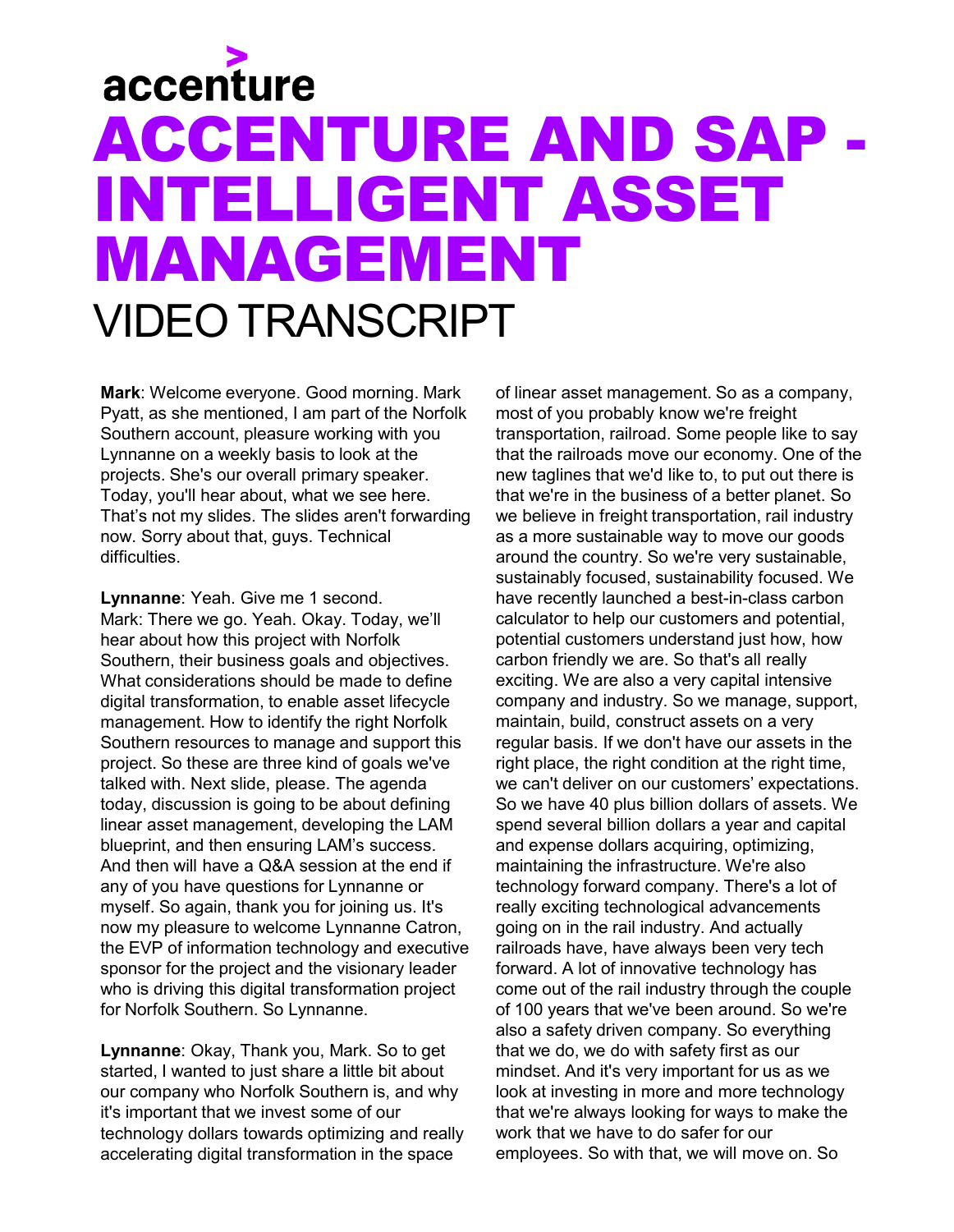

what I wanted to share here is a little bit of our strategic approach to using SAP at Norfolk Southern. Now I'll give you just a little bit tidbits on, on our journey with SAP. So we implemented it way back in 2012, which I know is only a decade ago, but we were actually a late comer to the ERP party. When we were moving into SAP, it was very much driven by technical currency. We had a very old materials management system that had to be replaced. We either had to build a new one or we had to figure out another way to service the activities that needed to occur and what's known as the sourcing to procurement source to pay source procure pay lifecycle. So we made a strategic decision to go into an ERP. We picked SAP, and we decided at that point in time that we did want this to not just be technical currency, but how could we replace the majority of our enterprise services that happened then? And what people call the back office. And how could we do that in a way that we could deliver future value out of the ERP. And so we brought all of our HR, our core record to report or financial accounting functions and then also the source to pay, right? Everything that has to do with inventory materials management, procurement. And we did that very strategically, knowing that the opportunity to deliver year over year value to the company, return on investment was wrapped up in enterprise asset management and environmental health and safety. These are processes that, you know, are very tangential to people and finances and materials, right? Everybody needs those things to really accomplish their business processes. So as we did that, we we needed to get that core foundation in and stabilized and we did that in 2012. And then we started on the journey of looking for opportunities to retire additional legacy applications and bring them into the ERP. And specifically in enterprise asset management, we think it's really important for us to have building blocks in that ERP. And then each iteration we get better and we, we deliver more advanced capabilities. And so we started with some base functionality around some facilities and then our roadway machinery equipment which is at Charlotte Roadway Shop,

to maintain our track structure and help help deliver what our engineering department does. And then we started focusing on equipment assets, freight cars, IoT, these which are a device that slaps onto the back of the train, the to let you know about the, the back-end of the train. And then our locomotives RM process. And now we're stretching out into engineering. And it's a very exciting time because our engineering department is really, really good at what they do. We, we are best in class and a lot of publicly published benchmarks and metrics. So from a cost perspective and, and, uh, delivering outcomes, we have an excellent Engineering Department, but they never, they never stop, right? They want to always get better. And they know that technology and especially with the advancements in the last decade or so around digital transformation, we have a lot of opportunity to continue to optimize how they deliver work. And so that's what this program is all about, is how we can really be the technology delivery arm for our engineering teams and help them to continue to deliver more and more value at, at lower costs. So how did we go about, do you know when you think about enterprise asset management? I mean, what what does enterprise Asset Management mean? What does it encompass? What kind of pictures does it generate in your mind when you hear the term enterprise Asset Management? I suspect that each of us has a different lens that we see it through and a, and a different point of view on where the value is and what the most important thing is to attack. So I think we all can agree though, that it's a massive undertaking and there's a lot of complexity wrapped up an enterprise asset management. So one of the first things that we did and we knew was going to be very important to do is we wanted to build a framework, something that represented on a page what we would do and what we're talking about while we're doing it. And that everybody can have an anchor, if you will. When we start talking about a particular topic, we know what it's, what it's relating to. And so this representation here is, is that on the left-hand side we talk about maintenance. Maintenance is a critical piece of Enterprise Asset Management.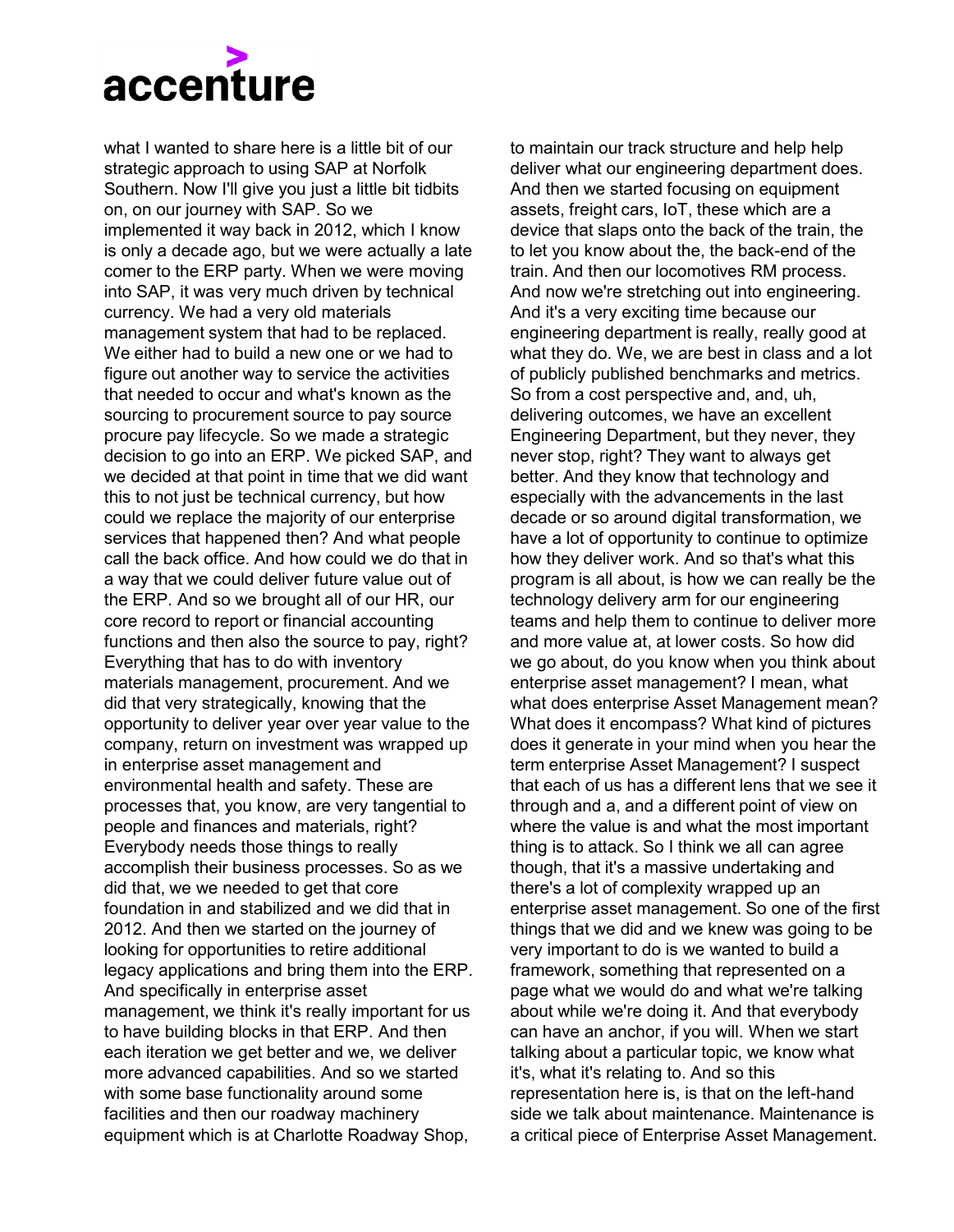

Once you get the asset in place, you gotta get the life out of it and you have to properly maintain it. And a lot of the maintenance activities that we do are very reactive. We do a tremendous amount of inspection work and we're regulated tori requirements. I didn't say that very well. The regulatory requirements that we have really forced us to do a tremendous amount of inspection work. And then of course, inspection identifies defects and then we have to to get those resolved. And so one of the key outcomes of any effective asset management program is going to enable you to move away from reactive work and more into proactive work, right? The more work we can plan and execute, the more efficient we can be at delivering that work. So on the left-hand side, we're always looking at how can we move away from reative and then towards prescriptive maintenance. And then in the middle, this really helps us understand what the scope of enterprise asset management is. Across the top of it, we talk about plan, design, acquire, construct. I can't read it, operate, maintain and retire. And that's the life cycle. Right? And where we're focused right now is on the maintenance aspect of it because that's really where the money is, right? I mean, these are long lived assets. They they're installed and we expect them to produce value for many, many years. And so we have to get the most effective maintenance work that we can. So the boxes here really categorize the functions within the maintenance step, if you will, of Enterprise Asset Management for us. So that's the kind of art, conceptual, functional framework. And then the next area of the slide talks about the people, right? Because it's all about the people. It's the people who're on the railroad maintaining our assets. And that's where the real work is occurring. And so we've taken a very user centric, persona based approach. And we're working with not just subject matter experts in the office, but we are out in the field. We're bringing in experts in each of the different types of activities that are going on to be part of the process. Because again, we want to automate and, and, and empower our employees with tools and technologies. And so the persona base is a big focus of our program.

And then on the far side, obviously we don't want to spend a dollar unless we're gonna get a dollar bag or more than a dollar back. So we're always talking about what are the KPIs, what are the operational metrics? What are the things that these investments are going to materially move the needle on. And so a focus on those KPIs and time those benefits back to the investment really is how we prioritize what we do first, second, third, fourth. So it's been a, it's been a really good process for us to go through to spend some time. And this is a business centric approach to this work. So this is our engineering department working with our technology consultants and specialists in this space. But it's really a business centric process that, that we're engaging in. All right, so this is a busy slide. There's a lot of stuff on here and I really don't want to spend too much time here. I think the most important thing for us to, to understand is that we knew we had to slow down a minute to be able to go fast and we wanted to deliver our, our linear Asset Management Program following Agile methods. Using Agile methodology. And so we went through 12 weeks workshops with all of the subject matter experts, the leadership in the engineering department. And we talked about all the different activities that we do and brought it into manageable buckets of capabilities. And then we blew out in more detail the features that are necessary to really get the value out of that capability, right? And so we wanted to also be able to tie the work back into our corporate strategy and strategic plan. So the reds, the yellows, the greens are really the primary corporate strategic pillar that, that work aligns with. So when we think about explaining to our, our senior leaders how this investment is going to deliver value back to the company. It's not just engineering and being able to, to work more efficiently or more effectively, but it's that we are impacting safety measures. We are impacting our financial costs and help him to deliver on the o our goals that we have. So that's what we did. We organized our work around capabilities and features and then that helped us to prioritize our roadmap. And so this slide is really kind of the, the lynch pin of the work that we're doing when. And what this represents here is it's very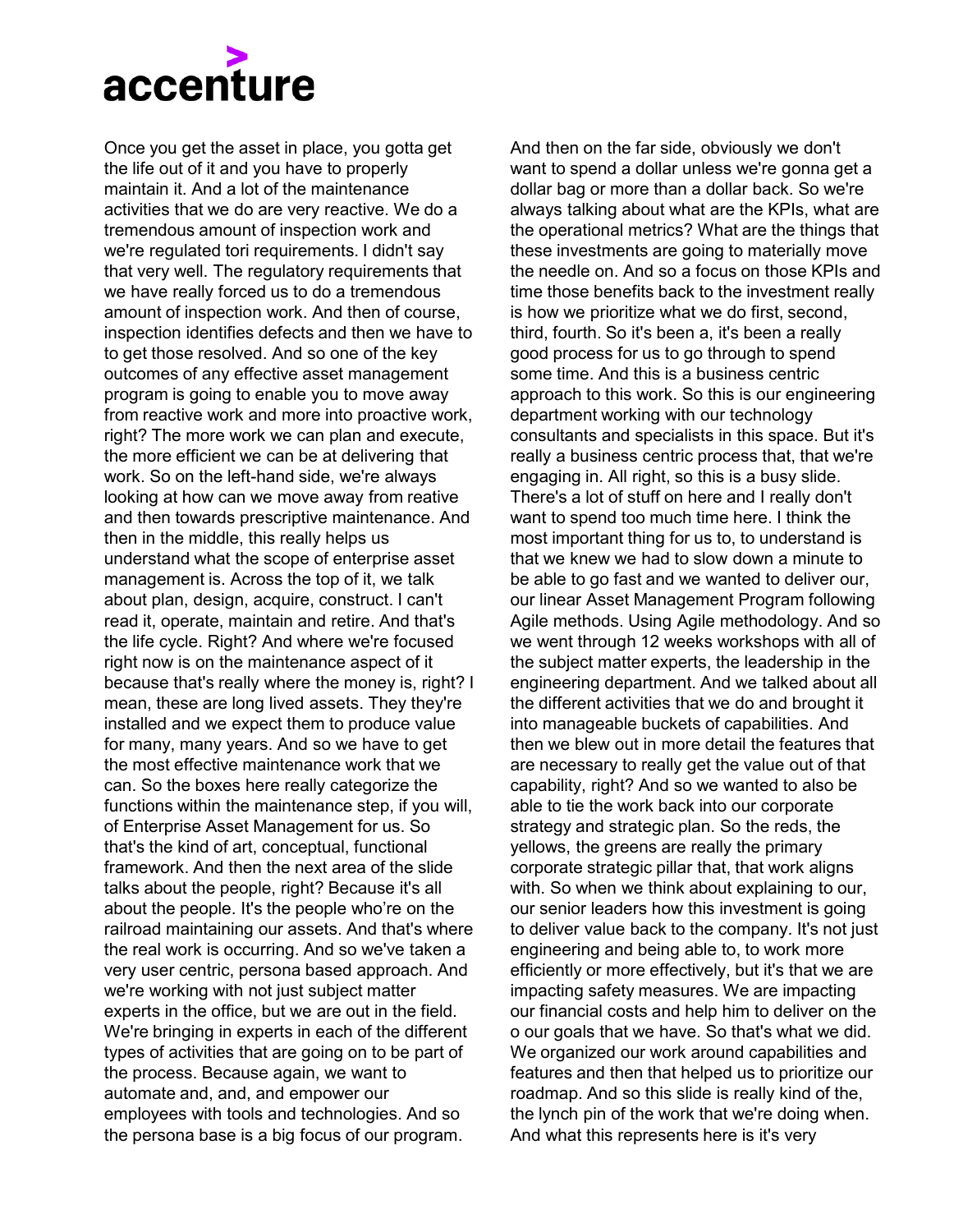## accenture

business centric terms. The, how the capabilities are going to be delivered over time and work in an agile framework. We know that we can't put prescriptive dates on when these things are going to be delivered because we're always learning as we move through the process. But we know and we knew early on that we had to take enough time to build the foundation correctly. And for any program to be successful, we do have to focus on process and people. And then the technology and I know everybody on this call has heard consultants and Technology Specialists say, well, we not, we have to get the process right first before we add the technology to enable it. But we don't always really do that, right? We want to rush into the technology and let's get technology out there and we'll figure out the process and the people later. One of the things that I think we're doing really well on this program is that we're not losing sight of the people in the process before the technology. And so we know there's a lot of foundational work that has to be done. We have to standardize how we approach certain work activities. The railroads, a big company, were spread out over 23 states. We have lots of different divisions that are out there responsible for territories. And we need to bring standardization into work management and work execution so that the data that's coming into our system is more consistent, more accurate. We can roll data up, we can centralize planning activities when we have data coming into in a standardized way. So we're spending a tremendous amount of time kind of in that bottom left corner and the foundational activities. But those foundational activities are not just tools and technology. There are about processes there about data definition. How do we, how do we really need to represent our data in the system? How's that day they're going to get into the system and thinking about those business processes and then working with the people right early in the process. So that we are educating and acclimating and people to the changes that are coming. Because when you think about it, this is, this is a tremendous amount of change and how we work. Okay, I'll pause there and go to the next slide. So let's talk

about the people. I mentioned early or earlier that we are taken very persona-based approach to this. And we want to understand exactly what it's going to empower the employee to be as effective and excellent at doing his job or her job as possible. And so these persona base maps or a Day in the Life maps really talk through each step of the process and helps us to identify where technology and automation is being answer versus a re-engineering of a process being the answer. But regardless, organizational change management is critical. And one of the things that we were very focused on as we selected our system integrator or a partner, was that we needed to have a high degree of confidence that they understood our culture and that they understood the impact of the changes that are being talked about and proposed. Because when you think about it, if our people are not able to adopt or embrace the technology and use it to the fullest extent possible, will never deliver the, the benefit downstream. So it's been very important to us that we constantly are consistently are engaging with boots on the ground, with the people that are actually doinh work. Socializing, testing, iterating, and ensuring that it's going to work, right? That we can actually put it out there. What do you think about it, we're not going to necessarily change what a signal maintain or dies like the tools of his trade and the way they fix a signal or a communications box uhm doesn't change. But the way they record the work that they're doing, the way they get their work instructions, the way they can have access to more insights into how to go about fixing that particular defect. We can really enable people with a lot of tools and eliminate administrative overhead and burden in getting data into the system. And that's where mobility comes into play and making sure that we have disconnected mobility and that we can work wherever we are and we can give people the, the data that they need to, to make the best decision on the work they're about to do. All of that comes into play and OCR should not be under valued or underestimated. It needs to be invested in. Make sure I've covered all my points there. Okay, so this slide represents a very high level of our architecture. One of the key points in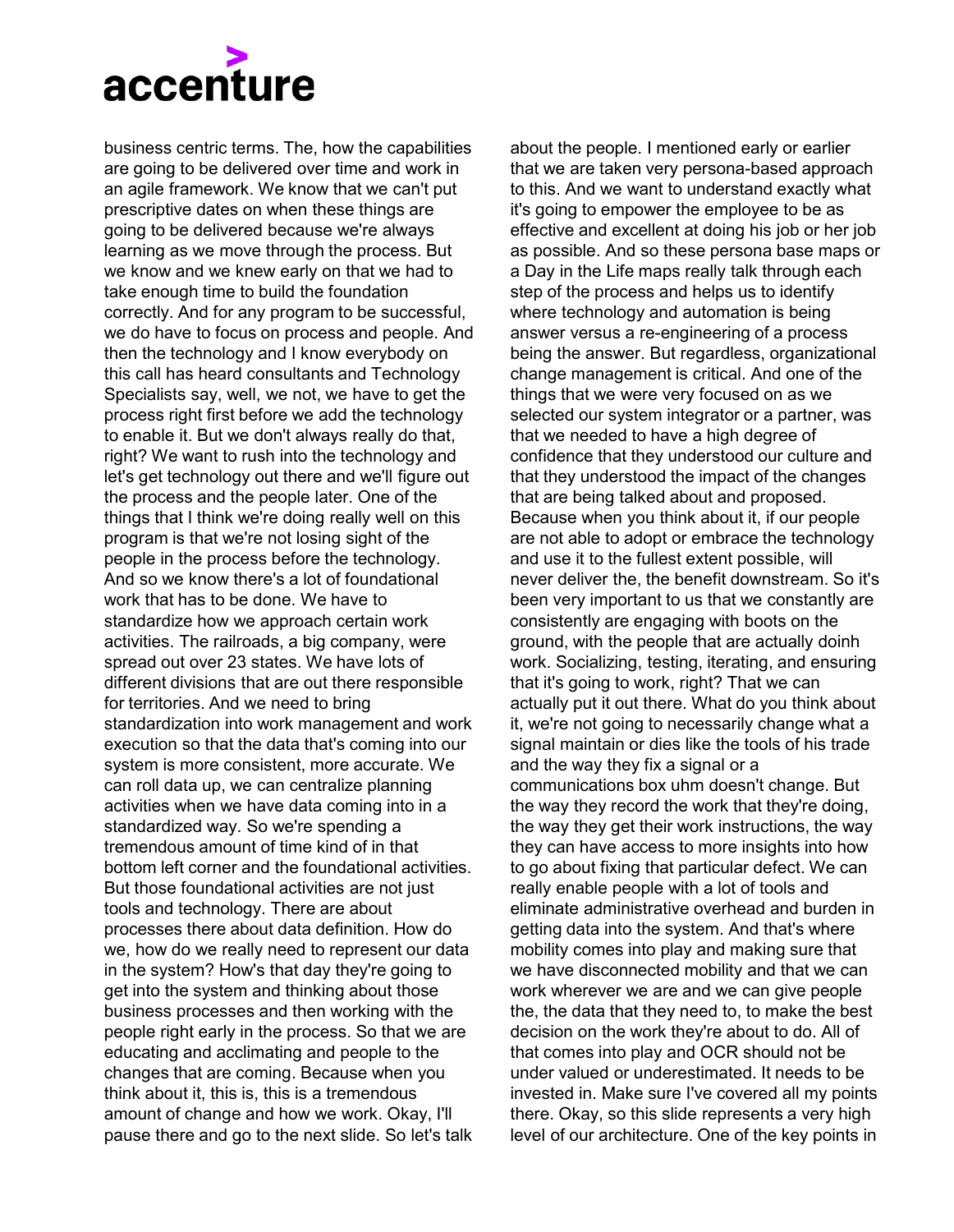

our program. And while we do have a core competency around SAP and taken advantage of and using our SAP platform in the most effective way. It's not our entire solution, right? Our approach has never been to SAP is the answer and the only answer for all things, linear asset management, that's not realistic. We have operating systems, we have defect management systems. We have the ability to collect insight. We have internet of things out there. We have sensors that are telling us information about our assets. So we want to gather all the goodness that we already have deployed and we want to bring it into a more fine- tuned and wellengineered in the end process. So the things on the left are some of those external systems and processes are enterprise GIS system is, is exceptional. We've invested a tremendous amount of them technology over the years in an enterprise GIS system. And so that's a big part of our solution is taken advantage of that. And then, as I mentioned early on, when we implemented SAP and we have our people and our financials and our materials and demand driven procurement activities in the ERP. Now we bring enterprise asset management capabilities online and things about defect identification or notifications and work management, planning, work scheduling, work dispatching, work, capturing the work that's being completed out in the field by our workforce. All of those things. That's bread and butter for SAP. And we want to use that to the fullest extent possible, all of that natural integration. And then at the end of it, we need to produce actionable insights, right? Nobody wants to spend a bunch of money on an asset management system if it's not going to help us be aware of and get in front of issues that, that may be out there so that we can get ahead of it. So the analytics are a big piece of the ongoing program. And you know, years ago, decades ago, our our investment in projects, you do an IT projects typically left reporting and analytics to the end or we would come back after the fact and add that in. Really the approach has switched where anything that were due and we're thinking about what's the insight we need? What's the KPI that needs to be created from

this work that we do and, and making sure that as we deliver feature and function, the analytics and the insights are there, ready to go. And our business partners have the insights and the ability to act on them immediately. It's, it's a really big piece of the puzzle. And, and here I was just going to talk a little bit more about running this program using Agile. Norfolk Southern, like many companies, has been on a journey to transform how we deliver technology. And I guess, I don't know if we're late to the game or or not, but we started our Agile transformation journey about three years ago and we've been systematically working through our application teams and working to move them into an Agile framework. And of course, anybody who's been on the Agile journey knows that it's, it's an enterprise journey. It's not just an IT journey. And so, you know, our business partners also have to acclimate to new ways of working and we have to restructure and create these product owner teams and figure out what a product is and how we're going to establish Scrum teams and it's a work in progress. I will not say that we've nailed it all in that we're a 100 percent there. But we knew out of the gate starting down this path with engineering, we wanted to be working the way we are going to be working in the future, right? We didn't feel like it was going to be helpful to start in one methodology and then how to transfer over to a new methodology that we've really accelerated a bit in that regard. From an SAP perspective, running Agile projects and an SAP environment is not necessarily an easy thing to do either. And one of the things that I think helps us is that we're starting this linear asset management journey in our new S/4 ecosystem. So another piece of the complexity for Norfolk Southern is that we are retiring systematically retiring our legacy ECC environments and moving everything up into our S/4 ecosystem, which is a Cloud-based HANA Enterprise Cloud environment. So that does introduce some complexity where we have to have. Good governance and control lever our architecture decisions and design decisions. We need to make sure that we're moving our core system forward in a very sustainable way. And then the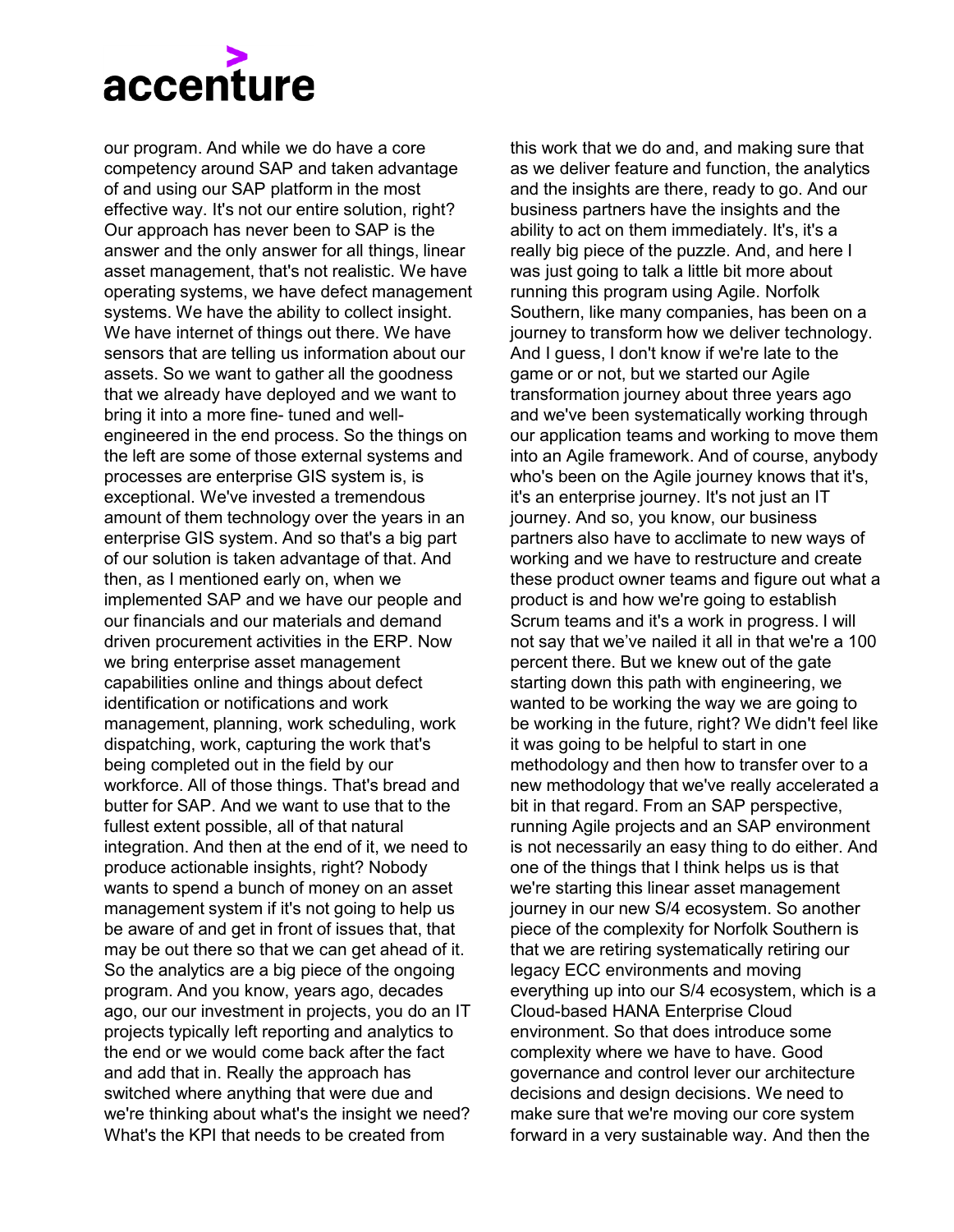## accenture

asset management activities are consumers of those services. It, It's been really powerful to see how well this, this transformation has been going for this, this particular portfolio. I'm really excited about how our business is embracing it and really drop in the program. This is not an ITcentric or IT-led initiative. This is a very business centric initiative at Norfolk Southern. So our engineering team is big. There's a lot of different assets when you think about all of the things we have to maintain from a railroad perspective. The defects are a big piece of it and we want to consolidate that so that we have all of our different sources of insight coming into a common place and then being able to generate work orders and work instructions out of that, our bridges and structures have some nuances about their data and their regulatory requirements that they have to do. And so we have a separate bucket really focused on bridges and structures. And then we also have communications and signals. But all of those teams are working together towards one kind of common high-level process. And then we are creating our customizations, if you will, in the user experience and the user interface, right? So we'll drive that to the mobile applications or to the very asset specific requirements that we might have. So we want to enable the competency or the capability or the activity, but then have the nuances for the asset class built out and the UI/UX. So we've been running Agile for about a year and we're getting ready to do our second program increment, where we'll plan out our next 90 days of work across each of the different areas. And so far so good. I think everybody's really excited with our ability to come see what's coming up and then actually deliver what we said we were going to deliver in the, in the timeframe. So lastly here I wanted to just expose, I guess some of the KPIs that we've been talking about and working with our business partners. Obviously, all of these KPIs would not be delivered at day one. It's, you know, it's a journey and it's a program. And we were working with our business partners to really understand what are those things that you look at on a daily basis or weekly or monthly basis that really drive your decision-making or help

you anticipate how you can be more effective or answer up to senior management or drive decisions on on retire, replace, repair, those types of activities. So KPI's are a big piece of the puzzle and there's lots of different areas. One of the things that I forgot to mention earlier is just the opportunity when you think about a \$20 billion of assets in this space and spending a billion or more a year in this maintenance activities and construction activities, incremental improvements. I mean, a 0.5% percent improvement in your overall portfolio really pays for the technology. Mean you pin, you can get a lot done for 10 or 15 million dollars and technology and that's an incremental improvement in those those costs. So the opportunity is big. There's a lot of different ways to, to move the needle in this space. One of the things that we discovered early on in our enterprise asset management journey. It was, it was a bit of a surprise was how much opportunity we had around warranty, um, and warranty repairs and different types of materials that we didn't have a really effective way to manage warranty and are are seeing a lot of opportunities to, to eliminate costs by taking advantage of the warranty that, that we have in certain, certain areas of material. So lots of opportunity in this space, and we're really excited about it. And with that, I will leave just a few minutes here at though at the very end for questions, if anybody has any.

**Moderator**: Awesome. Thank you. We do have a couple questions. The first question is what preparatory steps to Norfolk Southern, both IT and asset operations takes you to get ready for this transformation?

**Lynnanne**: Yeah, well, it's been a journey, right? So from the, from the IT side of the house, who manages the SAP ecosystem. We, we've been on a campaign Journey for, for many years. Like that's the building block journey slide that I talked about early on. And I think it's just being able to articulate out the opportunities and the value. And then when the, when the opportunity arises for technology investment, you know, you've, you've kinda lay the groundwork there.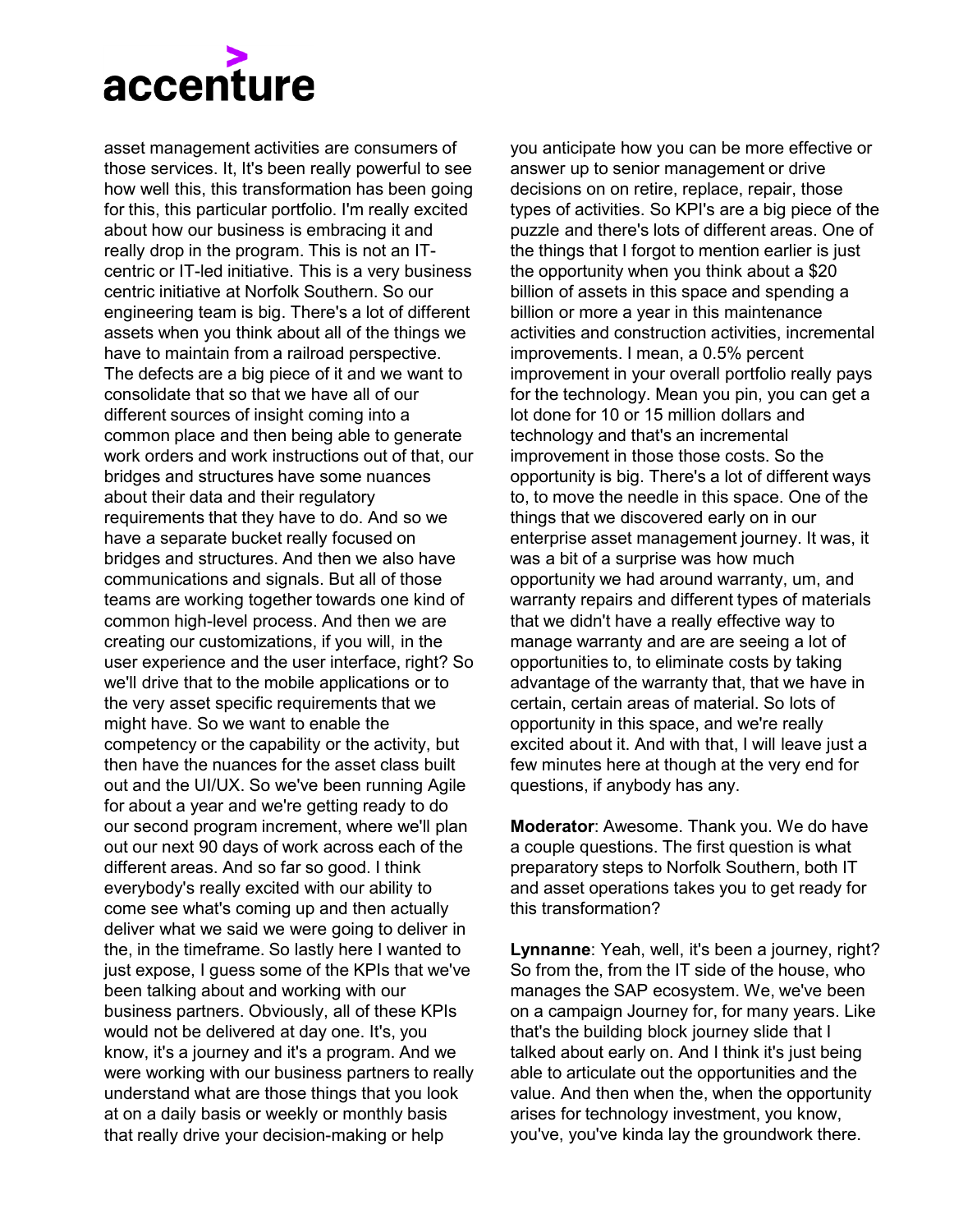## accenture

But the big thing that we did was the 12 weeks of workshops with all of our stakeholders. And, and when I say all of our stakeholders. I mean leadership-level stakeholders down to field services, people that do the lawn maintenance work. So we had a cross functional cross section of resources all gathered. Now that we have a very strong relationship with Accenture. Yeah, sorry Mark. I'm not going to say Accenture's the only team out there that could do this. But for us that was the best answer for us because of the relationship that we had and some of the other work that Accenture had done for us, we had built some credibility with, with Accenture. And, and they did bring an excellent team to bear for us. Lots of expertise in the domain, railroad expertise. And I think that's really important. You have to have resources at the table that know what they're talking about obviously, but know the domain and our industry and can talk to our engineering teams. So we've spent 12 weeks and that was a bit of a negotiation. You know, our business partners want to go, they're ready, we need answers, we need solutions. But it was really important for us to establish alignment across the leadership and down the organization. We're all on the same page. We're speaking the same language and the business is leading the charge. And so really getting that, that group of people, the right group of people at the table build in this team and then that allows us to move faster. We were making decisions faster. We know who we need to talk to, we know how we need to engage. And we have a very cohesive team that's uhm, that's working together very well. So I think that 12 weeks of workshops really established. And what are the capabilities? What are the features? What does this mean? What does it look like to do foundation work? What's innovative work, what do we gotta do to get there has been really important.

**Moderator**: Awesome. Someone else dropped in. For data governance, did more folk implement master data management. .

**Lynnanne:** So that's a great question. And we, I would say right now, we're still in the process of

designing our data architecture and hierarchies and how the data is going to be structured. We will implement master data governance. I won't tell you which tool we will use for master data governance in this space. So we have a couple of options obviously. But yes, master data governance for the engineering department is critical. They recognize that. And we have to make sure as we start to get towards a production system. So our system of record, we have to have appropriate change control when and the ability to to ensure the data flowing into the system is, is accurate. But then also as we maintain that data going forward, we need to have change control process is on that. So we don't have a master data governance tool that I'm aware of selected for this yet, but we will.

**Moderator**: Awesome. And then a couple more voice of a couple of minutes, how we'll asset lifecycle processes changes, you adopt the new SAP EAM solution.

**Lynnanne**: Yeah. So I guess I would say that we are designing our asset management processes and then implementing technology to enable them. For the core functions within SAP. That the biggest changes around standardization. We have to, we will use a work order for every work piece of work that's been done. It has to be documented on a work order in the system. So those types of changes are impactful as we work with the people and the processes and, and we move people to that, that standardization. I would say that we're not. So for those core functions, we're adopting standards across that, that work management and work execution. Everything else is really I mean, the process is the process and they knew you maintain assets. You'd have to you'd have to know something's wrong. You gotta figure out how to dispatch where we got to document the work that your doing all of those insights then become very powerful to get too prescriptive maintenance where I noted before something goes wrong to get somebody out there and and and tend to it. So we don't have the derailment or the outage that we want to prevent. So I would say that it's really around standardization.